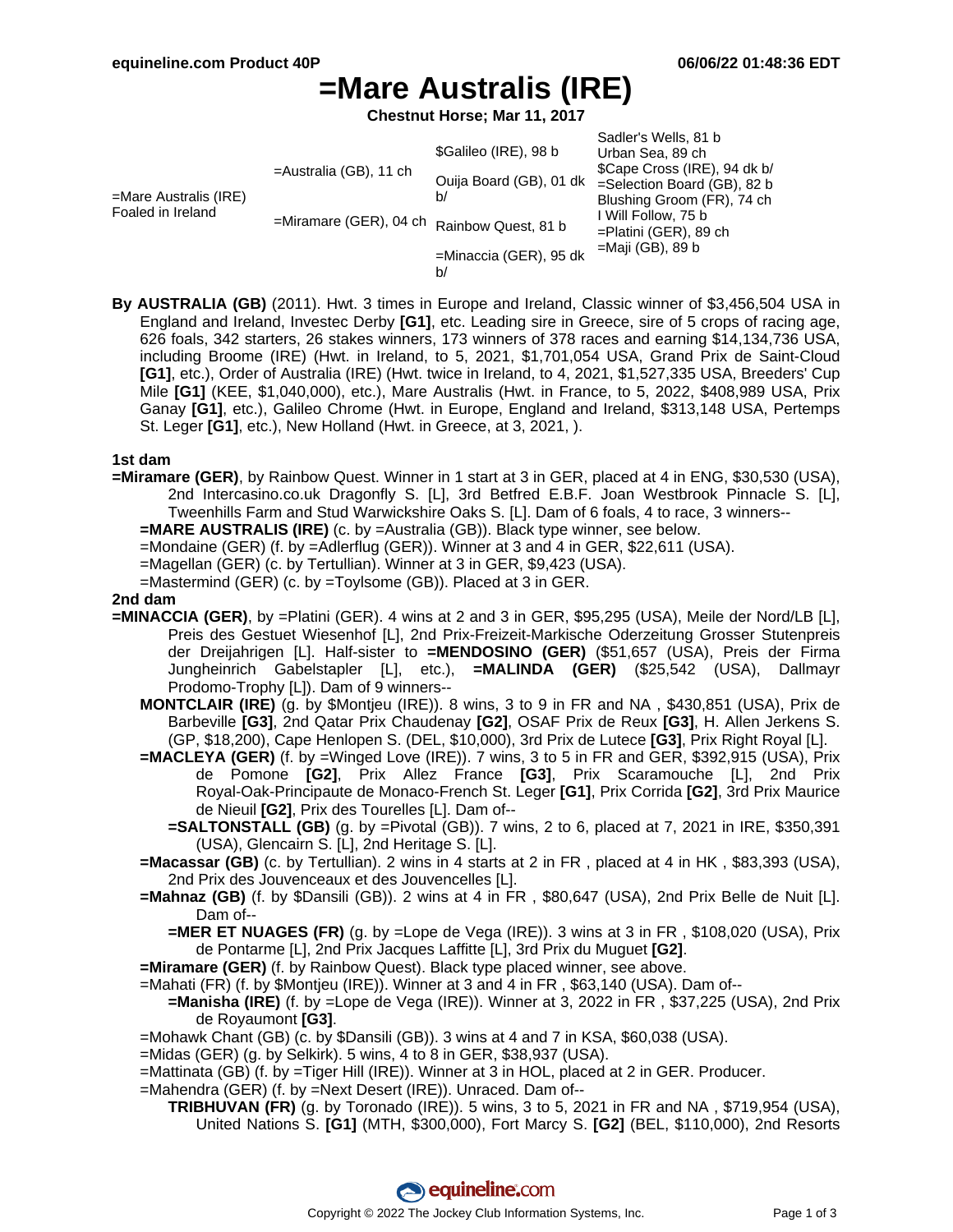### **=Mare Australis (IRE)**

**Chestnut Horse; Mar 11, 2017**

World Casino Manhattan S. **[G1]** (BEL, \$140,000).

#### **3rd dam**

- =Maji (GB), by Shareef Dancer. Winner at 3 in ENG, \$8,906 (USA). Half-sister to **=MALINAS (GER)** (\$304,773 (USA), 169 Oppenheim-Union-Rennen **[G2]**, etc., sire), **=Masterplayer (GER)** (\$157,633 (USA), 3rd BMW 126 Deutsches Derby **[G1]**, sire), **=Majority (IRE)** (\$92,416 (USA), 3rd Thresher Classic Trial S. **[G3]**), **=Major Lando (GER)** (\$50,069 (USA), 2nd Ittlingen-Pokal [L]). Dam of 4 winners--
	- **=MINACCIA (GER)** (f. by =Platini (GER)). Black type winner, see above.
	- **=MENDOSINO (GER)** (g. by =Acatenango (GER)). 5 wins, 3 to 9 in GER and ENG, \$51,657 (USA), Preis der Firma Jungheinrich Gabelstapler [L], 3rd Dallmayr Prodomo-Trophy [L].
	- **=MALINDA (GER)** (f. by Law Society). 4 wins at 3 and 4 in GER, \$25,542 (USA), Dallmayr Prodomo-Trophy [L]. Producer.
	- =Mandrella (GER) (f. by =Surumu (GER)). Winner at 4 in GER, \$3,094 (USA). Dam of--
		- **=MANINGREY (GER)** (g. by Soldier Hollow (GB)). 9 wins, 3 to 10 in FR , GER and HOL, \$204,085 (USA), Prix du Point du Jour Prix Fourrages Thierry Dutertre [L], 2nd Defi du Galop Cup [L], 3rd Preis der BBAG Hengstparade (Baden-Wurttemberg-Trophy) - Defi du Galop **[G3]**, Hoppegartener Sommerpreis - Deutschlands Hochstdotiertes Listenrennen [L], Grand Prix de la Region Alsace - Marque Alsace - Defi du Galop [L], etc.
	- =Moloko (GER) (c. by =Platini (GER)). Placed at 5 in GER.

=Moonchild (GER) (f. by =Acatenango (GER)). Placed in 2 starts at 3 in GER. Producer.

- =Mahradeva (GER) (f. by =Medicean (GB)). Unplaced in GER. Dam of--
	- **=Madiva (FR)** (f. by Aussie Rules). 6 wins, 4 to 7 in FR , \$149,742 (USA), 3rd Prix Urban Sea Fonds Europeen de l'Elevage [L].

### **4th dam**

- **=MAJORITAT (GER)**, by =Konigsstuhl (GER). 6 wins at 2 and 3 in GER, Champion 3-year-old filly in Germany, ARAG Schwarzgold-Rennen-German One Thousand Guineas **[G2]**, Preis der Diana-Deutsches Stuten-Derby-German Oaks **[G2]**, Preis des Casino Travemunde **[G3]**, Fruhjahrs-Stuten-Preis [L], 2nd Grosser Amdahl Deutschland Pokal Bayerisches Zuchtrennen **[G2]**, Furstenberg Rennen **[G3]**, Preis der Winterkonigin [LR]. Half-sister to **=MALACHIT** (\$22,578 (USA), Behr-Memorial [L], etc.), **=MONAMIRA (GB)** (Festa-Rennen [L], etc.), **=Mosogna (IRE)** (\$55,355 (USA), 2nd Premio Verziere [L], etc.), **=Musette (GER)** (2nd ARAG Schwarzgold-Rennen-German One Thousand Guineas **[G2]**, etc.). Dam of 8 winners, including--
	- **=MALINAS (GER)** (c. by Lomitas (GB)). 2 wins at 3 in GER, placed in 1 start at 4 in ITY, \$304,773 (USA), 169 Oppenheim-Union-Rennen **[G2]**, 2nd BMW 135 Deutsches Derby **[G1]**, Grosser Preis der Sparkasse Dortmund [L], 3rd Gran Premio del Jockey Club **[G1]**, Rheinland-Pokal der Stadtsparkasse Koln **[G1]**, Rheinland-Pokal der Sparkasse KolnBonn **[G1]**. Sire.
	- **=Masterplayer (GER)** (c. by Alzao). 2 wins at 3 in GER, \$157,633 (USA), 3rd BMW 126 Deutsches Derby **[G1]**. Sire.
	- **=Majority (IRE)** (c. by Dancing Brave). 8 wins, 3 to 8 in ENG and UAE, \$92,416 (USA), 3rd Thresher Classic Trial S. **[G3]**.
	- **=Major Lando (GER)** (g. by \$Lando (GER)). 4 wins at 3 and 4 in GER and ENG, \$50,069 (USA), 2nd Ittlingen-Pokal [L].
	- =Maji (GB) (f. by Shareef Dancer). See above.
	- =Midnight Fever (IRE) (f. by Sure Blade). Unraced in Ireland.
		- **MOONLADY (GER)** (f. by =Platini (GER)). 6 wins at 3 in GER and NA , \$260,523 (USA), Hwt. at 3 on German Free Hand., 14 fur. & up, Grosser Preis des Casino Hohensyburg-116 Deutsches St.Leger **[G2]**, Preis der Stadtsparkasse Hannover und der VGH-73 Deutscher Stutenpreis **[G3]**, Long Island H. **[G2]**, Deutscher Herold-Preis **[G3]**, 2nd Reluctant Guest S. [L] (AP, \$12,600), etc.
		- **Midnight Angel (GER)** (f. by =Acatenango (GER)). Winner at 3 and 4 in GER and NA , placed at 3 in FR and ITY, \$155,675 (USA), 2nd 144 Ostermann Preis der Diana-Deutsches Stuten-Derby-German Oaks **[G1]**, 3rd Oaks d'Italia **[G1]**, Prix Minerve **[G3]**.
	- =Majorata (GER) (f. by =Acatenango (GER)). Unplaced in 1 start in GER.
		- **=MYSTIC LIPS (GER)** (f. by =Generous (IRE)). Winner at 3 in GER, \$358,089 (USA), Henkel Preis der Diana-Deutsches Stuten-Derby-German Oaks **[G1]**, 2nd Akdov Stutenpreis-German One Thousand Guineas **[G2]**, 3rd Henkel Trial-Dusseldorfer Stutenpreis-German One Thousand Guineas [L].